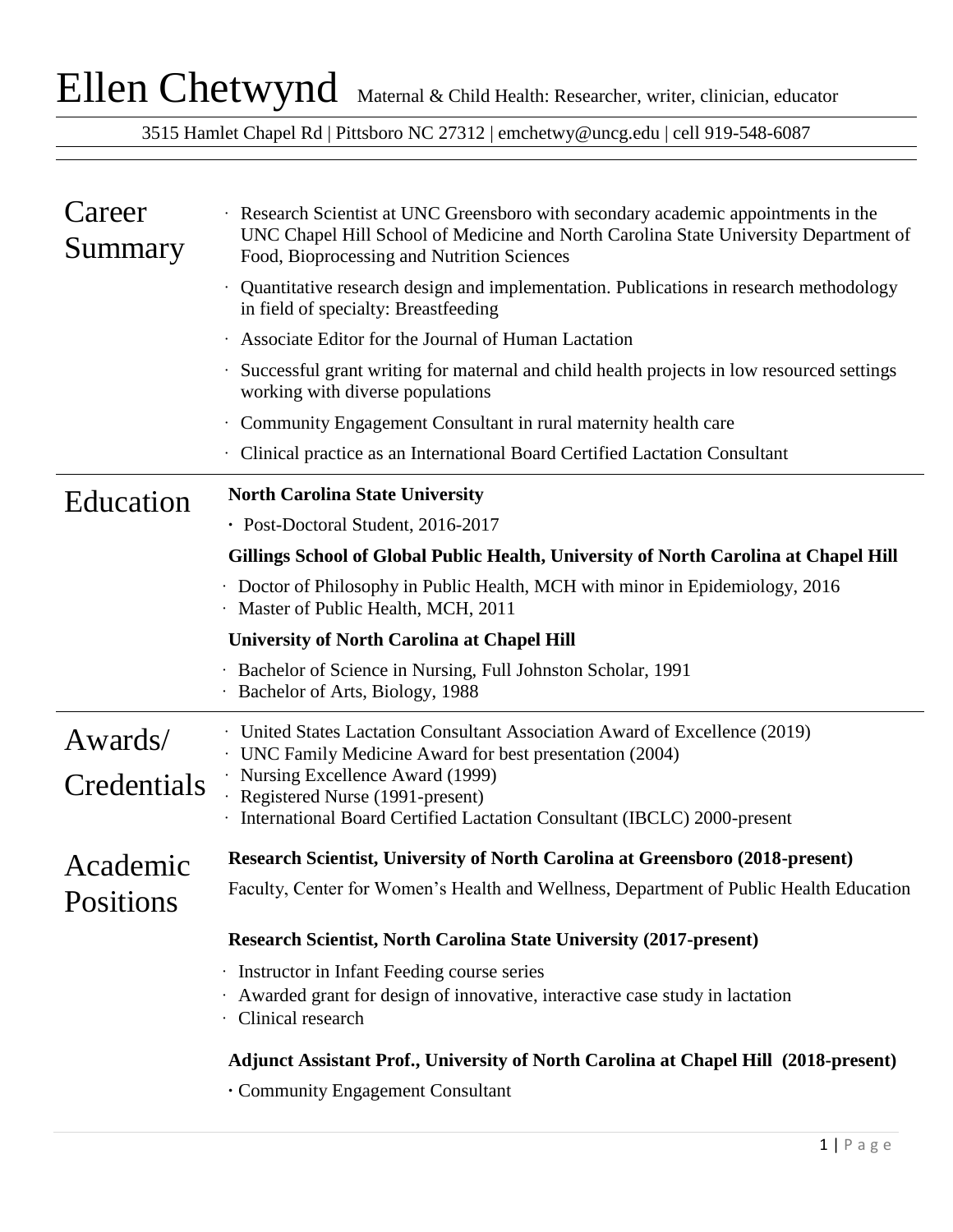### Research **UNIVERSITY OF NORTH CAROLINA AT GREENSBORO**

#### **Evaluation, Transforming Clinics for Better Breastfeeding Outcomes (2019-present)**

Breastfeeding intervention in North Carolina funded by the Division of Public Health and Patient Access Network to provide peer support to breastfeeding mothers and internal resources and expertise in moving clinics serving low resourced communities toward Mother-Baby Friendly Clinic status through the North Carolina Breastfeeding Coalition.

#### **UNIVERSITY OF NORTH CAROLINA AT CHAPEL HILL**

#### **Primary Analyst, Staffing, Structure, and Resources at Low-Volume Maternity Units in North Carolina**

Quantitative and qualitative primary data collection and analysis of steps taken to successfully manage small rural maternity units in North Carolina

#### **Dissertation Research, Lactation Duration and Maternal Metabolic Disease in African American Women (2014-2016)**

Designed research plan using cohort data from 59,001 women resulting in two primary authored journal articles applying case cohort design to this research topic. Project skills included SAS programming for variable selection and construction, data cleaning, model building, analysis, and development of tables and figures.

#### **Master's Research, Recognition of U.S. IBCLCs by health insurance providers (2010- 2011)**

Designed research plan and survey for  $\sim$ 11,000 recipients (all IBCLCs in the US). Collaborated with international credentialing agency (IBLCE) to distribute surveys nationally. Collected, cleaned, and quantitatively analyzed data.

#### **Research Assistant, Black Women's Health Study (2014)**

Designed study, selected variables, cleaned and analyzed data. Wrote a manuscript quantifying the relationship between pre-pregnancy diabetes and duration of lactation

#### **Study Coordinator, Mothers Milk Microbiome (2011-2014)**

Assisted with study design and survey development. Completed all research visits as study lactation consultant, and managed specimen collection and delivery. Coordinated study details. Participated in primary analysis and led independent secondary analysis of data. Have given multiple presentations on results of research outcomes.

#### **Study Coordinator, Management of Maternal Symptoms (2011-2014**)

Created charting for lactation that was viable in hospital and outpatient settings by collaborating with staff in both settings. Provided quality improvement data to staff for discussion and care coordination. Managed student assistant. Charting designed during this process was the basis for lactation charting adapted for EPIC electronic charting system at UNC Hospitals.

#### **Research Consultant, Mothers and Others (2013-2016)**

Consulted on design and implementation of IBCLC component in a community-based intervention for low income African American women in the UNC and Wake Hospital catchment areas. Consulted on content of IBCLC contact, schedule, charting and data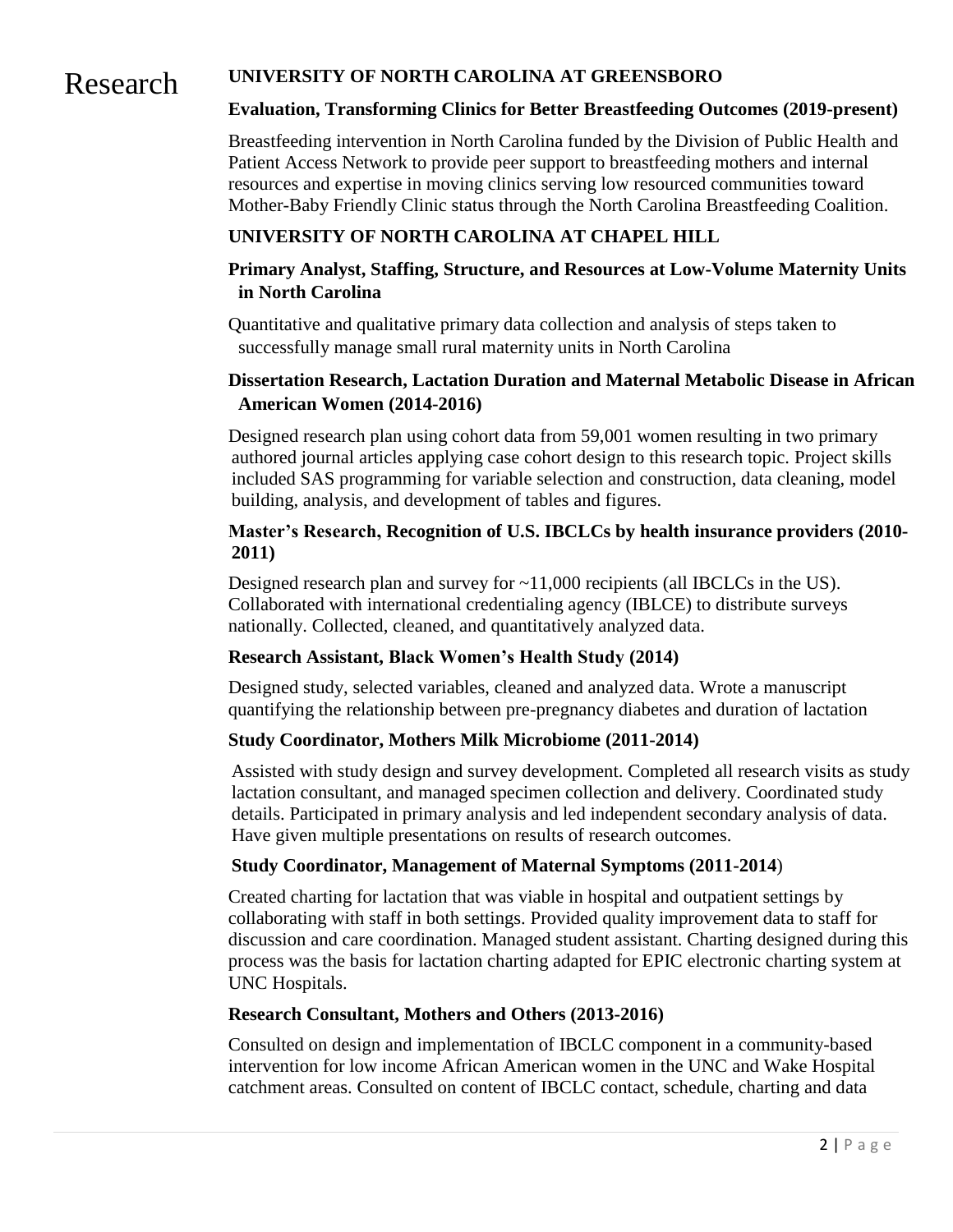collection forms. Oriented study IBCLC and continue to provide ongoing consulting as needed. Will co-author any study papers specific to the lactation support intervention.

#### **Research Assistant, Carolina Global Breastfeeding Institute (2011; 2014)**

2011: Carried out telephone interviews, in Spanish, on hospital breastfeeding practices 2014: Collaborated with Einstein Medical School to carry out a Working Group Process. Created a list of key professional and public health organizations interested in reimbursement of lactation support. Created a survey on advocacy efforts in lactation support since the Affordable Care Act. Collected and independently analyzed the data. Presented survey results as well as orientation to the mandates of the ACA during a national webinar attended by key policy makers and representatives of national professional organizations. Co-authored manuscript of the process.

#### **Research IBCLC, Durham B.E.S.T. For Babes (2011)**

Ran a breastfeeding support group for African American mothers in Durham in collaboration with a community educator. Administered research surveys during all support groups. Provided breastfeeding counselling as needed while encouraging informed peer support.

#### **NORTH CAROLINA STATE UNIVERSITY**

#### **Post-Doctoral Researcher (2016-2017)**

1) Framing of the state of North Carolina as a system for intentional scaling-up of evidence-based practices within resource deserts; 2) clinical use of breast massage to reduce antibiotic use for mastitis; 3) development of an internship in breastfeeding medicine for advanced nursing and medical students [grant funded].

#### **Co-Investigator, Macronutrients in Non-Puerperal Induced Human Breast Milk (2013-2014)**

Designed study and mentored medical student in carrying out data and specimen collection. Negotiated collaboration with researchers at NC State for breast milk analysis. Co-authored two manuscripts and have given multiple presentations on results.

#### Consultant **Community Engagement Consultant, UNC Department of Family Medicine (2018 present)**

Team lead on Community Engagement Committee for the Chatham Hospital Maternity Care Unit. Coordinating Listening Sessions in the community. Won grant funding to align services with primary collaborators (EMBRACe) and to support and Baby Friendly status (ENRICH).

#### **Expert Witness in Clinical Lactation, Chimicles and Tikellis, LLP (2017-2018)**

*Condry, et al., v. UnitedHealth Group Inc. et.al*., Civil Action No. 1:17-cv-00183-VC (USDC N.D. California) Testifying expert in the area of lactation and breastfeeding.

#### Teaching **Clinical Faculty, Mary Rose Tully Training Initiative, Gillings School of Global Public Health, University of North Carolina at Chapel Hill (2010-2019)**

Didactic lectures, clinical training, and mentorship.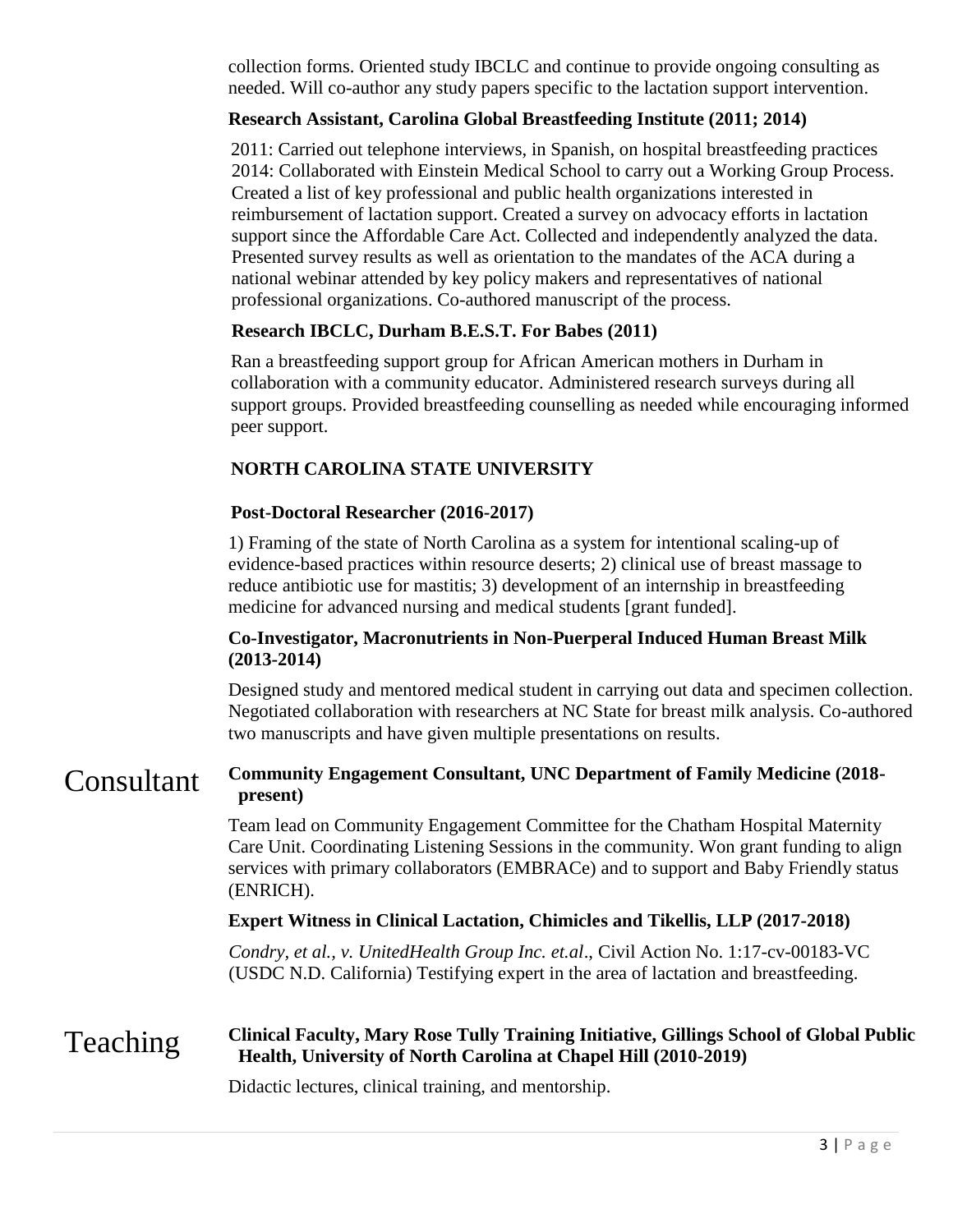|             | Teacher's Assistant, Gillings School of Global Public Health, University of North<br>Carolina at Chapel Hill (2011-2014)                                                                                                                                                                                                                                                                                                                                                                                                                                                                                                                                                                                                                                                                                                                                                                                            |
|-------------|---------------------------------------------------------------------------------------------------------------------------------------------------------------------------------------------------------------------------------------------------------------------------------------------------------------------------------------------------------------------------------------------------------------------------------------------------------------------------------------------------------------------------------------------------------------------------------------------------------------------------------------------------------------------------------------------------------------------------------------------------------------------------------------------------------------------------------------------------------------------------------------------------------------------|
|             | · Epidemiologic Analysis of Binary Data, Epid 718<br>· Issues in International Maternal and Child Health MHCH 722<br>Optimal Infant and Young Child Feeding, MHCH 605                                                                                                                                                                                                                                                                                                                                                                                                                                                                                                                                                                                                                                                                                                                                               |
| Grants      | \$150,000, Equity for Moms and Babies Realized Across Chatham (2020-2022)<br>\$6,800, Enriching Maternity Care Communities in the Carolinas (2020-2024)<br>\$168,000, Transforming Clinics for Better Breastfeeding Outcomes, Center for Disease<br>Control and Prevention: State Physical Activity and Nutrition Program (2019-2022)<br>\$5,000 Optimum Infant Feeding Internship for Physicians and Advanced Practice Nurses,<br>Innovative Teaching Award from the Association of Teachers of Maternal and Child<br>Health (2016-2017)<br>\$35,000 Reducing Disparities in Breastfeeding through Peer and Professional Support<br>(Breastfeeding) Project, The National Association of County and City Health Officials<br>(NACCHO) (2015-2016)<br>\$1500 Employers of Hourly Workers Funding Opportunity for State Breastfeeding<br>Coalitions, Health and Human Services Office on Women's Health (HHS) (2012) |
| Grants/     | · Reproductive/Perinatal/Pediatric Epidemiology Training Grant<br>· Maternal Child Health Leadership Training Grant                                                                                                                                                                                                                                                                                                                                                                                                                                                                                                                                                                                                                                                                                                                                                                                                 |
| Scholarship | · Carolina Global Breastfeeding Institute Scholarship                                                                                                                                                                                                                                                                                                                                                                                                                                                                                                                                                                                                                                                                                                                                                                                                                                                               |
| Advocacy    | <b>Chair, North Carolina Lactation Consultant Association (2011-2017)</b>                                                                                                                                                                                                                                                                                                                                                                                                                                                                                                                                                                                                                                                                                                                                                                                                                                           |
|             | · Flipped meeting structure from central distribution of information to facilitated,<br>participant driven conversations, with central support for local initiatives.<br>Created an annual NCLCA Summit to mentor new NC IBCLCs into leadership roles, and<br>reinforce a regional structure using a SMART goal setting theory of change.<br>Implemented a listening tour across the state utilizing GIS mapping of each perinatal<br>region to more precisely locate areas of strength and weakness.                                                                                                                                                                                                                                                                                                                                                                                                               |
|             | <b>Chair, North Carolina Breastfeeding Coalition (2017-present)</b>                                                                                                                                                                                                                                                                                                                                                                                                                                                                                                                                                                                                                                                                                                                                                                                                                                                 |
|             | · Restructured, updated and managed the NCBC website<br>· Created a statewide breastfeeding resource, updated annually, and accessible through an<br>interactive format on the NCBC website<br>· Represented NCBC at conferences sponsored by the United States Breastfeeding<br>Committee, including presentation of master's research on recognition and reimbursement<br>of IBCLCs and an advocacy toolkit based on our efforts to encourage coverage of medical<br>lactation therapy by IBCLCs with NC Medicaid.                                                                                                                                                                                                                                                                                                                                                                                                |
|             | <b>Member, Child Fatality Task Force: Perinatal Health Committee (2012-present)</b>                                                                                                                                                                                                                                                                                                                                                                                                                                                                                                                                                                                                                                                                                                                                                                                                                                 |
|             | Coordinate 'asks' on CFTF involvement in support of breastfeeding in the legislature and<br>on statewide efforts<br>Consulted on development of Medical Lactation Services Policy for NC Division of<br>Medical Assistance.                                                                                                                                                                                                                                                                                                                                                                                                                                                                                                                                                                                                                                                                                         |
| Clinical    | <b>Lactation Consultant, Women's Birth and Wellness Center (2009-present)</b>                                                                                                                                                                                                                                                                                                                                                                                                                                                                                                                                                                                                                                                                                                                                                                                                                                       |
|             | Founded and developed full service lactation care at this free standing birth center while<br>studying for doctorate. Program has grown from 1 to 5 IBCLCs covering full clinical hours.                                                                                                                                                                                                                                                                                                                                                                                                                                                                                                                                                                                                                                                                                                                            |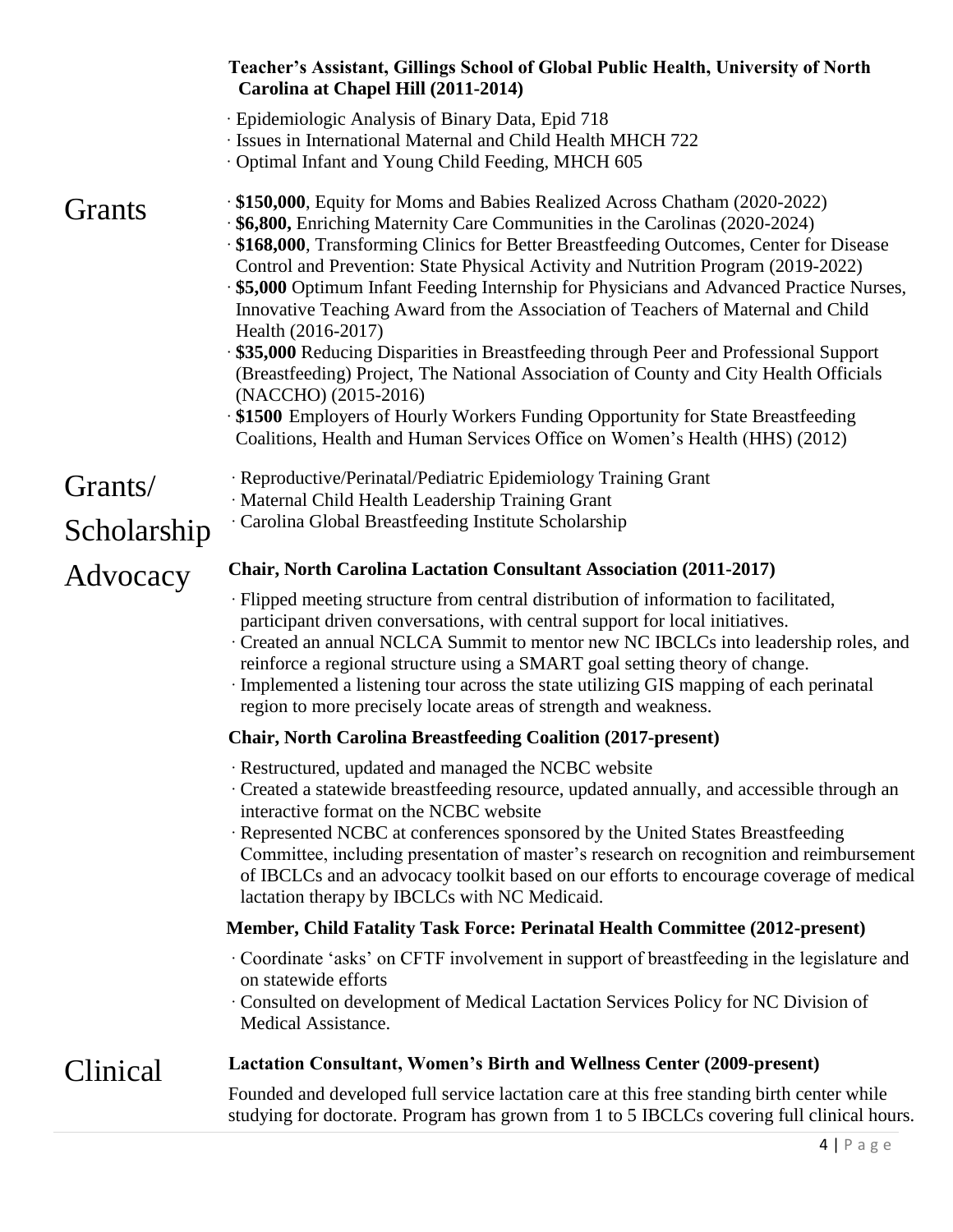Developed and staff clinic for difficult cases specializing in infant physical assessment and suck training. Instruct graduate students, mentor community clinicians and other lactation consultants. Conduct research utilizing this unique breastfeeding population. Implement ongoing quality assessment.

#### **Next Level Lactation, LLC (2017-present)**

Platform for providing advanced education in clinical lactation

#### **Co-Director, Maternal and Child Health, University of North Carolina, , Department of Family Medicine (2006-2009)**

Co-Directed Family Medicine Maternal Child Health Program which provided full scope maternity care to over 400 women annually, in 8 affiliated clinics, serviced by approximately 50 clinicians. Maintained program quality and supported training for resident physicians.

#### **Perinatal Clinic Coordinator, Maternal and Child Health, University of North Carolina, Department of Family Medicine (1995-2009)**

Coordinated MCH Family Medicine Maternal Child Health Program. Provided perinatal patient care. Educated resident physicians. Launched first outpatient lactation service at UNC Hospitals. Implemented, managed, and facilitated group prenatal care and pediatric care programs. Collaboratively created evidence based MCH reference website for physicians. Held leadership positions on multiple clinic and hospital based committees. Organized and led case management and quality improvement meetings.

#### **Nurse in Obstetrics and Gynecology, University of North Carolina Women's Hospital (1991-1995)**

Provided patient care. Served as charge nurse. Wrote protocols and created educational programs for nursing staff.

#### Service to **Associate Editor**

Profession

Journal of Human Lactation

#### **Reviewer**

Journal of Human Lactation, Diabetic Medicine, PLOS One, Maternal and Child Nutrition, International Breastfeeding Journal, Women's Health Issues Journal of Women's Health, Journal of Global Health

#### **Grant Reviewer**

RFA #320 Women's and Children's Health Section, NC Division of Public Health (March, 2016)

#### **Advisory Committee**

- · North Carolina Maternity Care and COVID-19 Task Force (2020)
- · North Carolina Institute of Medicine Task Force on Maternal Health (2020)
- · Miriam H. Labbok Award for Escellence (2016-2018)
- · Mary Rose Tully Training Initiative; Clinical Support for Breastfeeding (2014-2016)
- ·Breastfeeding and Feminism Conference Committee (2014-2019)
- · North Carolina Lactation Consultant Association Breastfeeding Summit (2014-2019)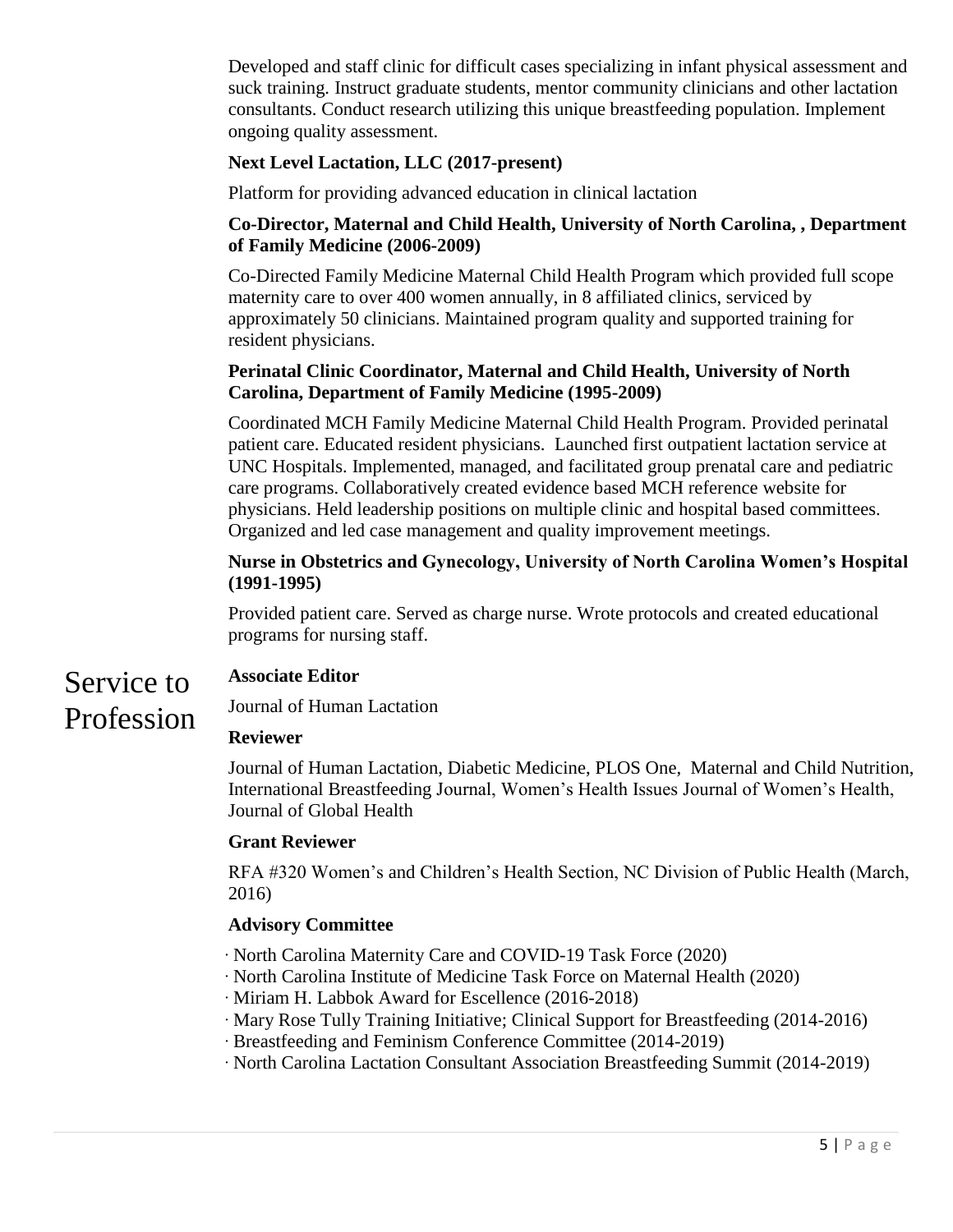# Appendix A Peer Reviewed Publications

| 2019 | Chetwynd EM, Wasser H, Poole C. Breastfeeding support interventions by International Board Certified<br>Lactation Consultants: a systemic review and meta-analysis. Journal of Human Lactation, 35(3), 424-440.                                                                                           |
|------|-----------------------------------------------------------------------------------------------------------------------------------------------------------------------------------------------------------------------------------------------------------------------------------------------------------|
| 2019 | Yourkavitch JM, Chetwynd EM. Toward Consistency: Updating Lactation and Breastfeeding<br>Terminology for Population Health Research. Journal of Human Lactation, 35(3), 418-423.                                                                                                                          |
| 2019 | Unger C, Chetwynd EM, Costello R. Ankyloglossia identification, diagnosis, and frenotomy: a qualitative<br>study of community referral pathways. Journal of Human Lactation, 0890334419887368.                                                                                                            |
| 2019 | Chetwynd EM, Facelli, V. Lactation care for LGBTQI+ families: A case report. Journal of Human<br>Lactation, 35(2), 244-247.                                                                                                                                                                               |
| 2018 | <b>Chetwynd EM, Stuebe AM, Rosenberg L, Troester M, Palmer JR. Prepregnancy diabetes and</b><br>breastfeeding cessation among black women in the United States Breastfeeding Medicine, 14(4), 249-255.                                                                                                    |
| 2017 | Liberty A, Wouk K, Chetwynd E. Ringul-Kulka T. A geospatial analysis of the impact of the Baby-<br>Friendly Hospital Initiative on breastfeeding initiation in North Carolina. Journal of Human Lactation.<br>2018 Jul 1:0890334418776645.                                                                |
| 2017 | Singletary N, Chetwynd E, Fogleman. Stakeholder views of breastfeeding education in schools: a systemic<br>mixed studies review of the literature. International Breastfeeding Journal. In publication. DOI:<br>10.1186/s13006-017-0106-0. IBFJ-D-16-00038.1                                              |
| 2017 | Chetwynd E, Stuebe AM, Rosenberg L, Troester M, Rowley D, Palmer JR. Cumulative lactation and<br>hypertension in African American women. Amer. J. Epid. 2017 AJE-00765-2016-R2.                                                                                                                           |
| 2016 | <b>Chetwynd E, Costello R, Wouk K. A7. The exclusion of women from the definition of exclusive</b><br>breastfeeding. In Selected abstracts from the Breastfeeding and Feminism International Conference 2016.<br>International Breastfeeding Journal, 2016 11(Suppl 1):26 DOI: 10.1186/s13006-016-0082-9. |
| 2016 | Chetwynd, EM. Cumulative lactation and metabolic disease in African American women (Dissertation).<br>Retrieved from ProQuest Dissertations and Theses database. 2016: ProQuest Number 10146095.                                                                                                          |
| 2016 | Wouk K, Chetwynd E, Sullivan C, Vitaglione T. Improving Access to Medical Lactation Support and<br>Counseling: Building the Case for Medicaid Reimbursement. Matern. Child Health J. 2016, Aug 17: 1-9.                                                                                                   |
| 2016 | Houk K, Chetwynd E, Sullivan C. Advocacy for IBCLC care: A toolkit for action based on cost benefit<br>analysis and GIS mapping in North Carolina. In: Labbok M, Hall Smith P, eds. Breastfeeding, Social<br>Justice and Equity: Reflecting, Reclaiming, Re-visioning. Praeclarus Press, LLC.             |
| 2016 | <b>Chetwynd E.</b> The Changing Definition of Family: Issues in Lactation Consulting Related to Adoption by<br>Same Sex Couples. In: Labbok M, Hall Smith P, eds. Breastfeeding, Social Justice and Equity: Reflecting,<br>Reclaiming, Re-visioning. Praeclarus Press, LLC. In publication                |
| 2015 | <b>Chetwynd E</b> , Sullivan C. The provision of breastfeeding support: Differentiating the research on peer<br>counsellors and IBCLCs. Labbok M, Hall Smith P, eds. In Forging Partnerships for a Better Tomorrow.<br>Praeclarus Press, LLC. 2016                                                        |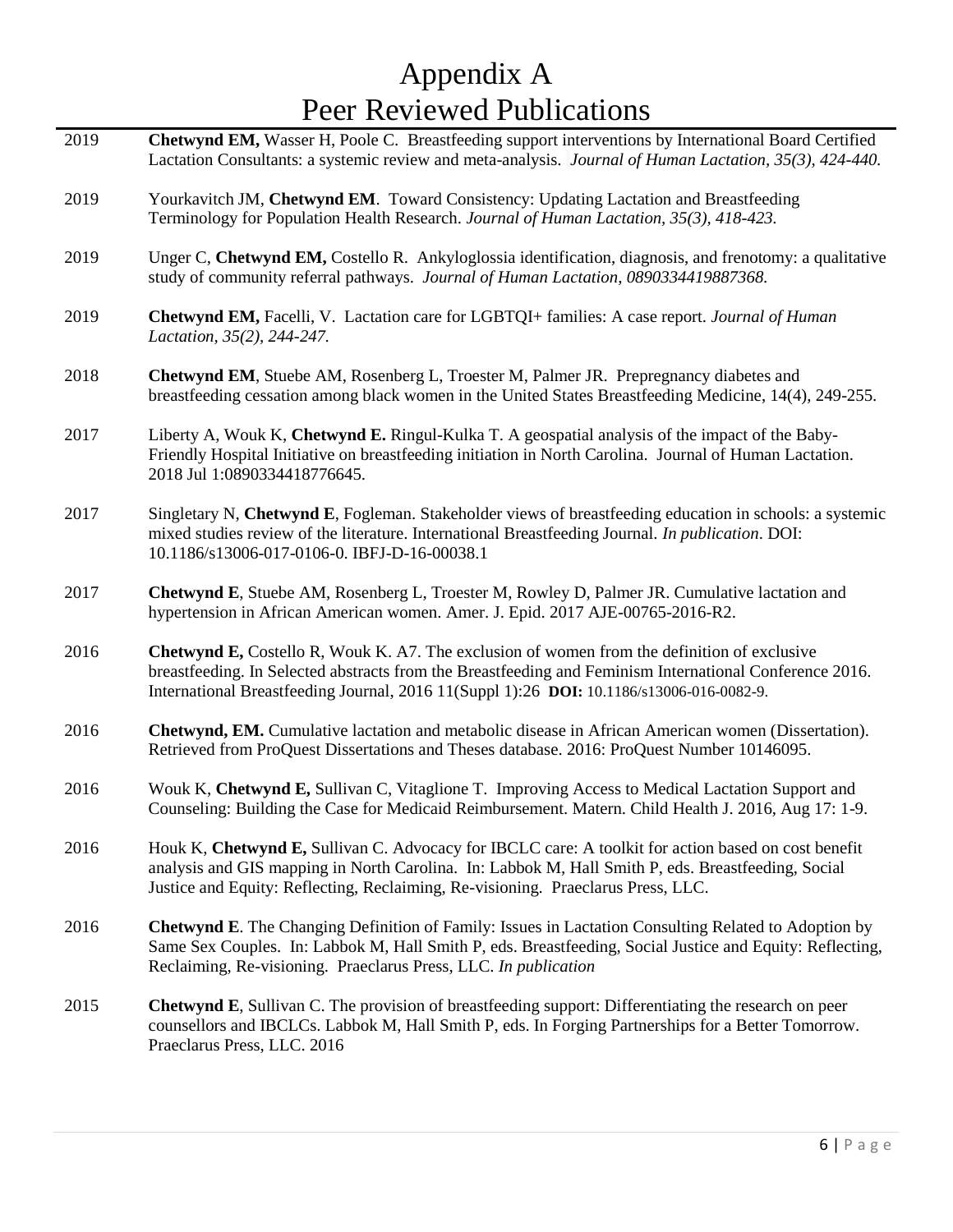| 2015 | Twigger AJ, Hepworth AR, Lai CT, Chetwynd E, Stuebe AM, Blancafort P, Hartmann PE, Geddes DT,<br>Hassiotou F. Gene expression in breastmilk cells is associated with maternal and infant characteristics.<br>Scientific Reports 5 (2015).                        |
|------|------------------------------------------------------------------------------------------------------------------------------------------------------------------------------------------------------------------------------------------------------------------|
| 2014 | Wilson E, Perrin MA, Fogelman A, Chetwynd EM. The intricacies of induced lactation for same sex<br>mothers of an adopted child. J Hum Lact. 2015 Feb; 31(1): 64-7.                                                                                               |
| 2014 | Perrin MA, Wilson E, Chetwynd EM, Fogelman A. A pilot study on the protein composition of induced<br>non-puerperal human milk. J Hum Lact. 2015 Feb;31(1):166-71.                                                                                                |
| 2014 | Chollet-Hinton LS, Stuebe AM, Casbas-Hernandez P, Chetwynd E, Troester MA. Temporal trends in the<br>inflammatory cytokine profile of human breast milk. Breastfeed Med. 2014 Dec;9(10):530-7.                                                                   |
| 2013 | Stuebe AM, Horton B, Chetwynd E, Watkins S, Grewen K, Meltzer-Brody S. Prevalence and risk factors<br>for unplanned, undesired weaning due to lactation dysfunction among US mothers. J Womens Health<br>(Larchmt). 2014 May; 23(5): 404-12.                     |
| 2013 | Stuebe AS, Chetwynd E, Horton B, Azcarate-Peril M. 427: Maternal antibiotic exposure, diet, and milk<br>microbiome diversity. American Journal of Obstetrics and Gynecology 2014; 1(210) S216.                                                                   |
| 2013 | Chetwynd E, Meyer AM, Stuebe AM, Costello R, Labbok M. Recognition of International Board Certified<br>Lactation Consultants by health insurance providers in the United States: A national survey of lactation<br>consultants. J Hum Lact. 2013;29(4):517-526.  |
| 2012 | Hassiotou F, Beltran A, Chetwynd E, Stuebe AM, Twigger AJ, Metzger P, Trengove N, Lai CT, Filgueira<br>L, Blancafort P, Hartmann PE. Breastmilk is a novel source of stem cells with multilineage differentiation<br>potential. Stem Cells. 2012; 30: 2164-2174. |
| 2004 | Trotter K, Chetwynd EM. Ideas to Help Your Practice Thrive: Put eight<br>pregnant women in the same room. Family Practice Management; 2004: 34.                                                                                                                  |
| 2004 | <b>Chetwynd EM, Ives TJ, Payne PM, Edens-Bartholomew N. Fluconazole for postpartum candidal mastitis</b><br>and infant thrush. Journal of Human Lactation; 2004: 18(2): 168-171.                                                                                 |

## **Other Publications**

| 2019 | Hall Smith P, Chetwynd EM. Breastfeeding Practice Policy and Politics. In: Wambach, K, Breastfeeding<br>and Human Lactation, $6th$ Edition, <i>In publication</i>                                                                                                                                      |
|------|--------------------------------------------------------------------------------------------------------------------------------------------------------------------------------------------------------------------------------------------------------------------------------------------------------|
| 2014 | Gutowski JL, Walker M, Chetwynd E. Containing Health Care Costs Help in Plain Sight. International<br>Board Certified Lactation Consultants: Allied Healthcare Providers Contribute to the Solution, $3^{rd}$ Edition.<br>Morrisville, NC. United States Lactation Consultant Association, 2014.       |
| 2013 | <b>Chetwynd EM.</b> Breastfeeding Pain: Challenging Common Assumptions: A Tale of Normal Breastfeeding<br>and Self-Discovery. DONA (Doulas of North America) Invited opinion piece for DONA magazine. March<br>2014.                                                                                   |
| 2012 | Gutowski JL, Walker M, Chetwynd E. Containing Health Care Costs Help in Plain Sight. International<br>Board Certified Lactation Consultants: Allied Healthcare Providers Contribute to the Solution 2 <sup>nd</sup> Edition.<br>Morrisville, NC. United States Lactation Consultant Association, 2012. |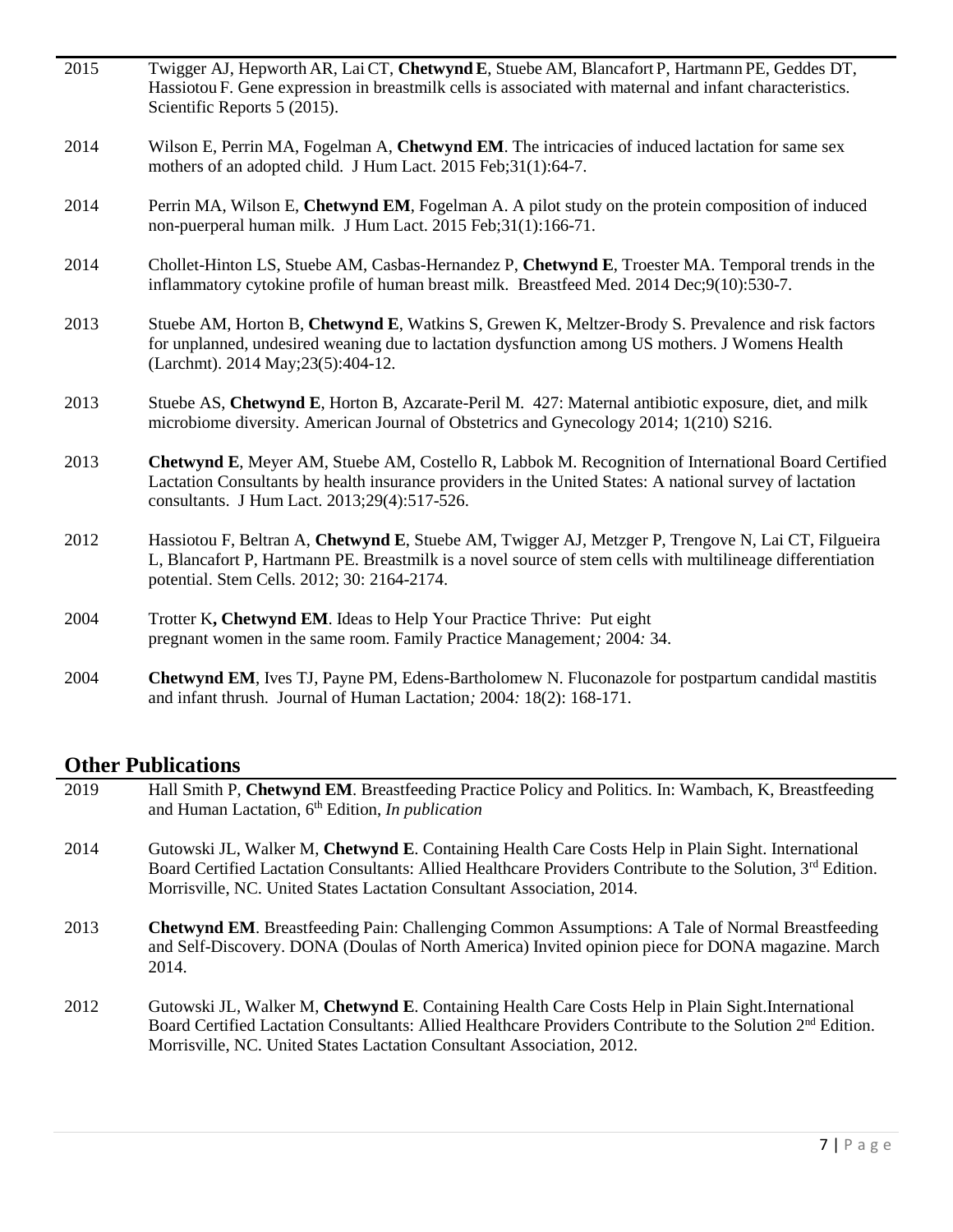2010 Gutowski JL, Walker M, **Chetwynd E**. Containing Health Care Costs Help in Plain Sight. International Board Certified Lactation Consultants: Allied Healthcare Providers Contribute to the Solution. Morrisville, NC. United States Lactation Consultant Association, 2010.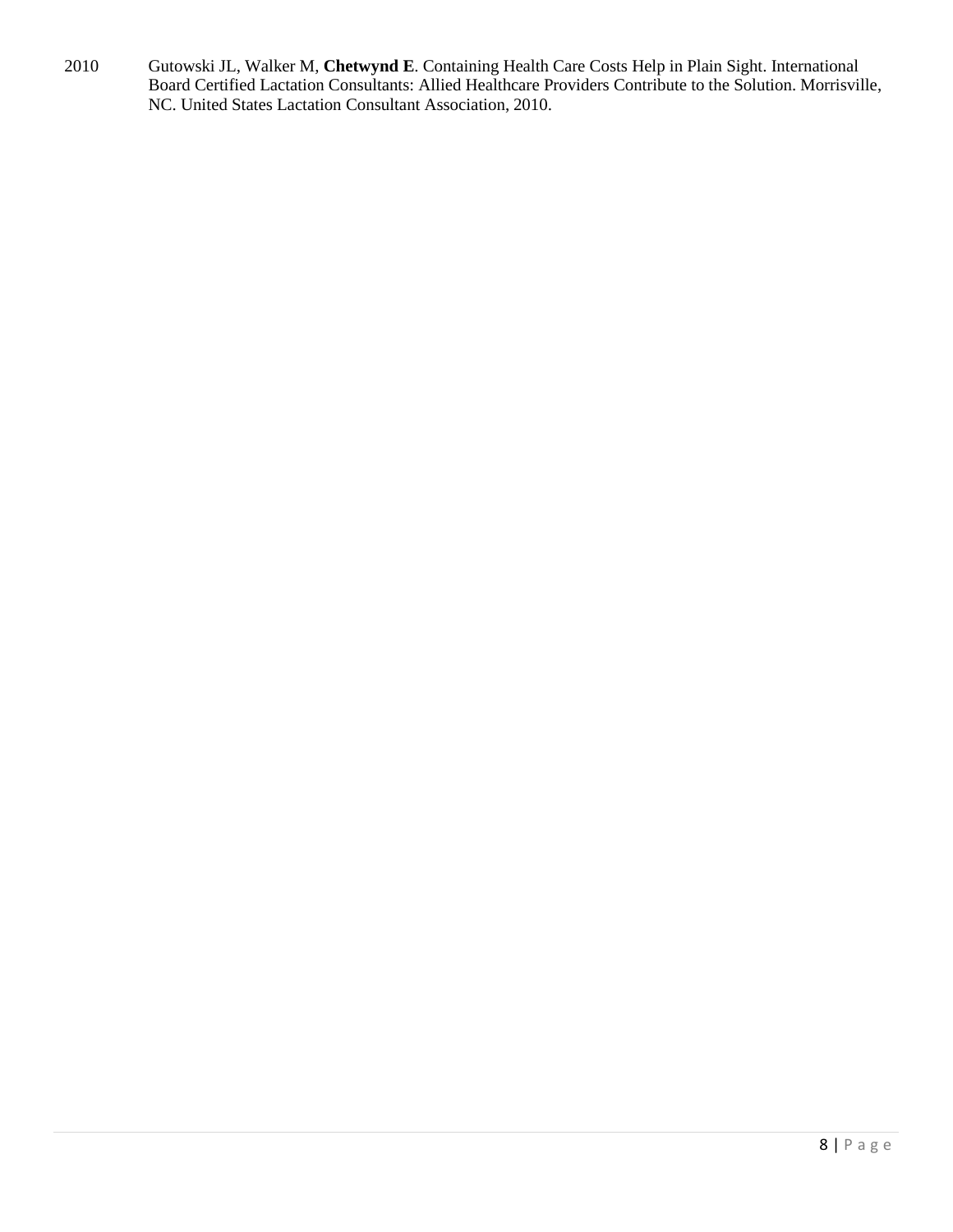# Appendix B Posters and Presentations

### **Presentations 2020** Jan "Engaged Listening Informs an innovative model of rural maternity care" Connect, Engage, Transform; Rural Community Partnerships. January 24, Chapel Hill, NC **2019** Sept "The compensatory mechanics of suck for babies with oral tethering" GOLD Online Conferences, September 17, 2019. August "Breastfeeding Challenges: What to do When Breastfeeding Gets Difficult" East Carolina University Midwifery Program, Greenville, NC July "Clinical application of infant body dynamics to address our most difficult cases" International Lactation Consultant Association. July 24-27, 2019. Atlanta, GA. May "The Reproductive Continuum: Meeting the Demand for Contraception and Reproductive Health during Breastfeeding and Feminism: Are Breastfeeding and Gender Equality Compatible?" Women Deliver. June 3-6, 2019. Vancouver, Canada March "Assessing and Measuring Breastfeeding to Advance Change" Breastfeeding and Feminism International Conference 2019. March 20-22, 2018. Chapel Hill, NC. March Moderator: We Can Do Better-Maximizing Neutral, Compassionate Care Strategies for Vulnerable Populations, Dixie Weber. Breastfeeding and Feminism International Conference 2018. March 20- 22, 2019. Chapel Hill, NC. March Moderator: State of the Science: What we do and do not know, Joan Dodgson Breastfeeding and Feminism International Conference 2018. March 20-22, 2019. Chapel Hill, NC. March "Touching Breasts" Breastfeeding and Feminism International Conference 2019. March 20-22, 2018. Chapel Hill, NC. March "Breastfeeding Research Methods Workshop: Quantitative Research" Preconference for: Breastfeeding and Feminism International Conference 2018. March 20-22, 2019. Chapel Hill, NC. Feb "The Role of Lactation in Mitigating Hypertension and Health Inequities" Webex presentation for Women-Inspired Systems' Enrichment for participants of the New York City Breastfeeding Hospital Collaborative **2018** Nov "Challenging Cases in Breastfeeding Management" MHCH 765 The Mary Rose Tully Training Initiative: Clinical Support for Breastfeeding, Gillings School of Global Public Health, Chapel Hill, NC August "Infant Feeding as Public Health Advocacy: Providing Equity in Decisions about Infant Nutrition" NUTR 411: Public Health Perspectives in Infant Nutrition. August "The Role of the IBCLC" MHCH 765 The Mary Rose Tully Training Initiative: Clinical Support for Breastfeeding, Gillings School of Global Public Health, Chapel Hill, NC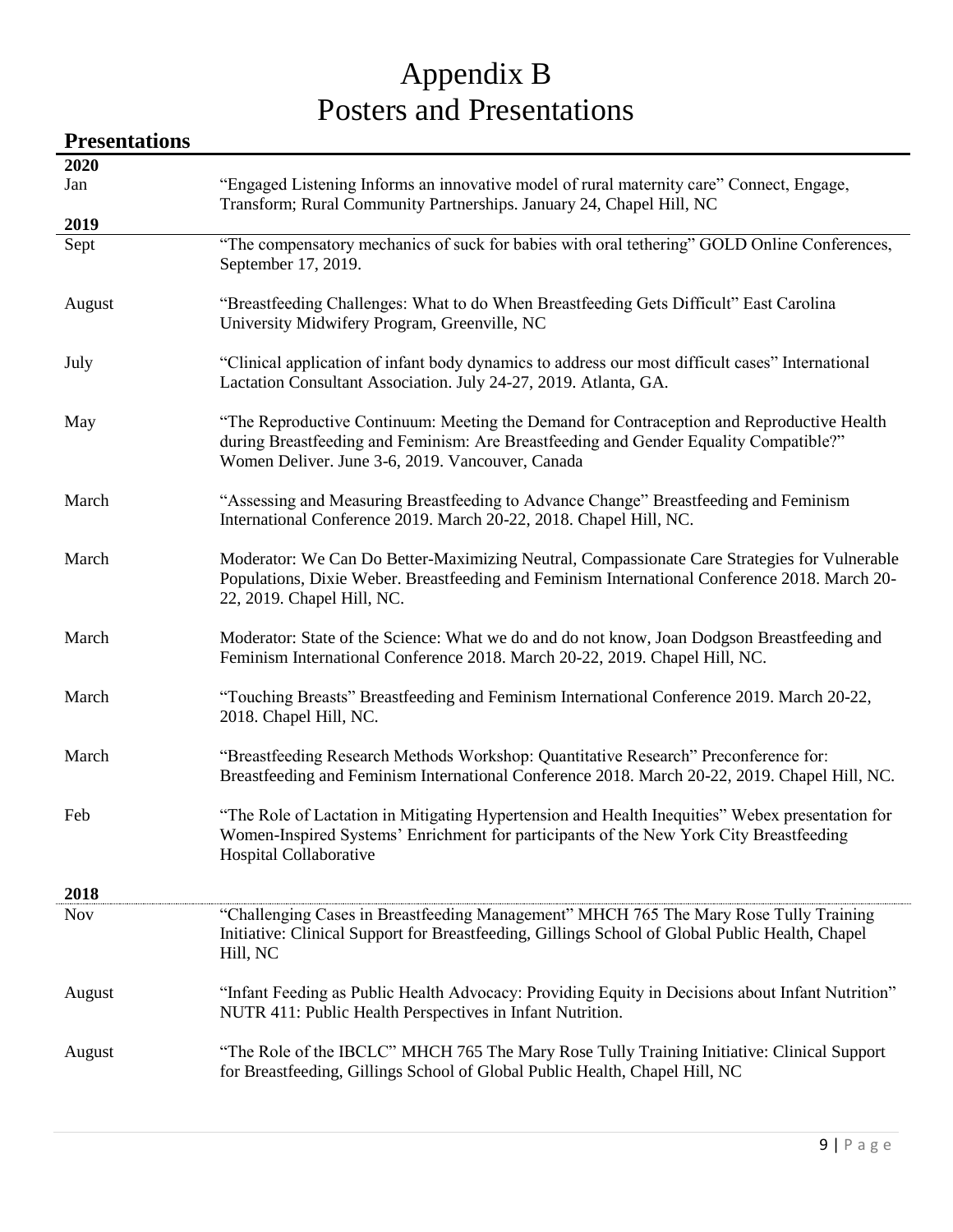| August | "Breastfeeding Challenges: What to do When Breastfeeding Gets Difficult" East Carolina<br>University Midwifery Program, Greenville, NC                                                                                                                                                            |
|--------|---------------------------------------------------------------------------------------------------------------------------------------------------------------------------------------------------------------------------------------------------------------------------------------------------|
| August | "WORK IT! Retrospective Cohort Study on the use of Therapeutic Breast Massage<br>for the Management of Mastitis" North Carolina Lactation Consultant Association 3rd Annual<br>Breastfeeding Summit, August 9, Greenville, NC                                                                     |
| July   | "Teaching Babies How to Think Their Way to Better Nursing", International Conference of<br>Ankylofrenula Professionals: Frenum Freedom-Oral Restrictions Affecting the Lifespan. July 26-<br>29, Toronto, Canada.                                                                                 |
| July   | "Therapeutic Breast Massage of Lactation is Associated with Reduction in Antibiotic Use for<br>Mastitis", International Lactation Consultant Association: Better Together, Changing Your<br>Community and the World. July 18-21, Portland, Oregon. Session chosen for international<br>streaming. |
| March  | Chetwynd E, Fogleman A. "The Journey to Medicaid Reimbursement of Medical Lactation<br>Services in North Carolina". Breastfeeding and Feminism International Conference 2018. March<br>21-23, 2018. Chapel Hill, NC.                                                                              |
| 2017   |                                                                                                                                                                                                                                                                                                   |
| Oct    | "Infant Assessment and Development" MHCH 765 The Mary Rose Tully Training Initiative:<br>Clinical Support for Breastfeeding, Gillings School of Global Public Health, Chapel Hill, NC                                                                                                             |
| Sept   | "How to Take a Breastfeeding X-Ray: The secrets to supporting your patients' breastfeeding<br>success" UNC Department of Family Medicine, Chapel Hill, NC                                                                                                                                         |
| August | "Breastfeeding Challenges: What to do When Breastfeeding Gets Difficult" East Carolina<br>University Midwifery Program, Greenville, NC                                                                                                                                                            |
| August | "The Role of the IBCLC" MHCH 765 The Mary Rose Tully Training Initiative: Clinical Support<br>for Breastfeeding, Gillings School of Global Public Health, Chapel Hill, NC                                                                                                                         |
| May    | "Aggressive non-nursers – what can the lactation consultant do?" North Carolina Lactation<br>Consultant Association 3 <sup>rd</sup> Annual Breastfeeding Summit, Wilmington, NC                                                                                                                   |
| May    | "Perinatal Regional Workgroups" North Carolina Lactation Consultant Association 3 <sup>nd</sup> Annual<br>Breastfeeding Summit, Wilmington, NC                                                                                                                                                    |
| May    | Chetwynd E, Costello R, Singletary N. "Community Lactation Consulting: Tools for Planning and<br>Building Your Outpatient Practice. New Horizons in Clinical Practice", May 3-6. 2017. United<br>States Lactation Consultant Association, San Antonio, Texas.                                     |
| May    | Chetwynd E, "The Jaw Bone's Connected to the Neck Bone" May 3-6. 2017. United States<br>Lactation Consultant Association, San Antonio, Texas.                                                                                                                                                     |
| April  | "Teaching Babies How to Think Their Way to Better Nursing" 15th Annual Triangle Breastfeeding<br>Alliance Conference: When the Going Gets Toughthe Tough Collaborate. Raleigh, NC.                                                                                                                |
| April  | (Webinar) "Addressing Breastfeeding Disparities in North Carolina: Theoretical and Practical<br>Approaches", North Carolina Division of Public Health, Women's Health Branch, North Carolina<br>Department of Health and Human Services.                                                          |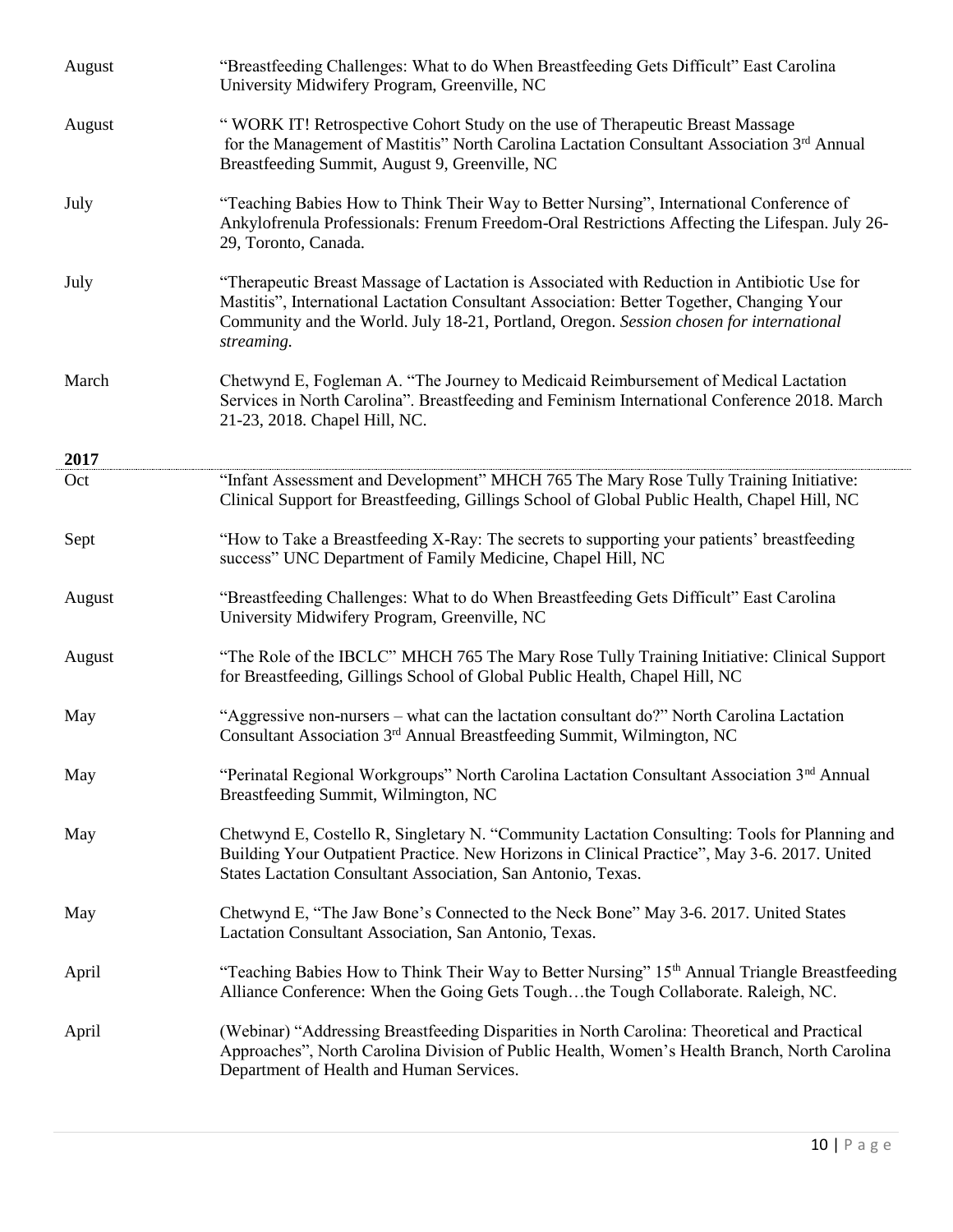| March      | Sanders A, Chetwynd E, Fogleman A. "A descriptive study of IBCLC access of NC WIC<br>agencies". Breastfeeding and Feminism International Conference 2017. March 22-24, 2017.<br>Chapel Hill, NC.                                                                                                               |
|------------|----------------------------------------------------------------------------------------------------------------------------------------------------------------------------------------------------------------------------------------------------------------------------------------------------------------|
| Feb        | "Lactation from the Field" HEA 711 B Experimental Course: Breastfeeding, Gender and Health.<br>University of North Carolina, Greensboro, NC                                                                                                                                                                    |
| 2016       |                                                                                                                                                                                                                                                                                                                |
| <b>Nov</b> | "Challenging Cases in Breastfeeding Management" MHCH 765 The Mary Rose Tully Training<br>Initiative: Clinical Support for Breastfeeding, Gillings School of Global Public Health, Chapel<br>Hill, NC                                                                                                           |
| Sept       | "Infant Assessment" Lactation Consultant Review Course, Wake Area Health Education Center<br>and Carolina Global Breastfeeding Institute, Raleigh, NC                                                                                                                                                          |
| Sept       | "Breastfeeding Problem-Solving in Small Groups with Experienced IBCLCs" Lactation Consultant<br>Review Course, Wake Area Health Education Center and Carolina Global Breastfeeding Institute,<br>Raleigh, NC                                                                                                   |
| Sept       | "Infant Assessment and Development" MHCH 765 The Mary Rose Tully Training Initiative:<br>Clinical Support for Breastfeeding, Gillings School of Global Public Health, Chapel Hill, NC                                                                                                                          |
| Sept       | "Implementing Lessons from Cumulative Lactation and Metabolic Disease in African American<br>Women" for Committee Members on Board for Improving Community Outcomes for MCH<br>(ICO4MCH); NC Division of Public Health, Webinar                                                                                |
| August     | "The Role of the IBCLC" MHCH 765 The Mary Rose Tully Training Initiative: Clinical Support<br>for Breastfeeding, Gillings School of Global Public Health, Chapel Hill, NC                                                                                                                                      |
| August     | "Basics of Research in Breastfeeding" MHCH 765 The Mary Rose Tully Training Initiative:<br>Clinical Support for Breastfeeding, Gillings School of Global Public Health, Chapel Hill, NC                                                                                                                        |
| August     | "Cumulative Lactation and Metabolic Disease in African American Women", followed by an<br>interactive review/discussion of breastfeeding services available at UNC Family Medicine and<br>visioning for future directions. UNC Department of Family Medicine, Chapel Hill, NC                                  |
| August     | "Breastfeeding Challenges: What to do When Breastfeeding Gets Difficult" East Carolina<br>University Midwifery Program, Greenville, NC                                                                                                                                                                         |
| August     | Panel Member Presenting: ": The Flipped Coalition: Use of a 'Year of Listening' to Pinpoint the<br>Breastfeeding Landscape, Highlight Local Priorities, Identify New Leaders, and Connect the<br>Central Organization with Local Groups" Sixth National Breastfeeding Coalitions Conference,<br>Arlington, VA. |
| July       | "Cumulative Lactation and Metabolic Disease in African American Women" Dissertation<br>Presentation, UNC Gillings School of Global Public Health, Department of Maternal and Child<br>Health, Chapel Hill, NC                                                                                                  |
| June       | "Regional Break-Outs: Medicaid Coverage of Medical Lactation Care in North Carolina" North<br>Carolina Lactation Consultant Association 2 <sup>nd</sup> Annual Breastfeeding Summit, Wilmington, NC                                                                                                            |
| April      | "Case Review for Mary Rose Tully Training Initiative II" utilizing 'flipped classroom' techniques.<br>MHCH 765 UNC Gillings School of Global Public Health, Chapel Hill, NC                                                                                                                                    |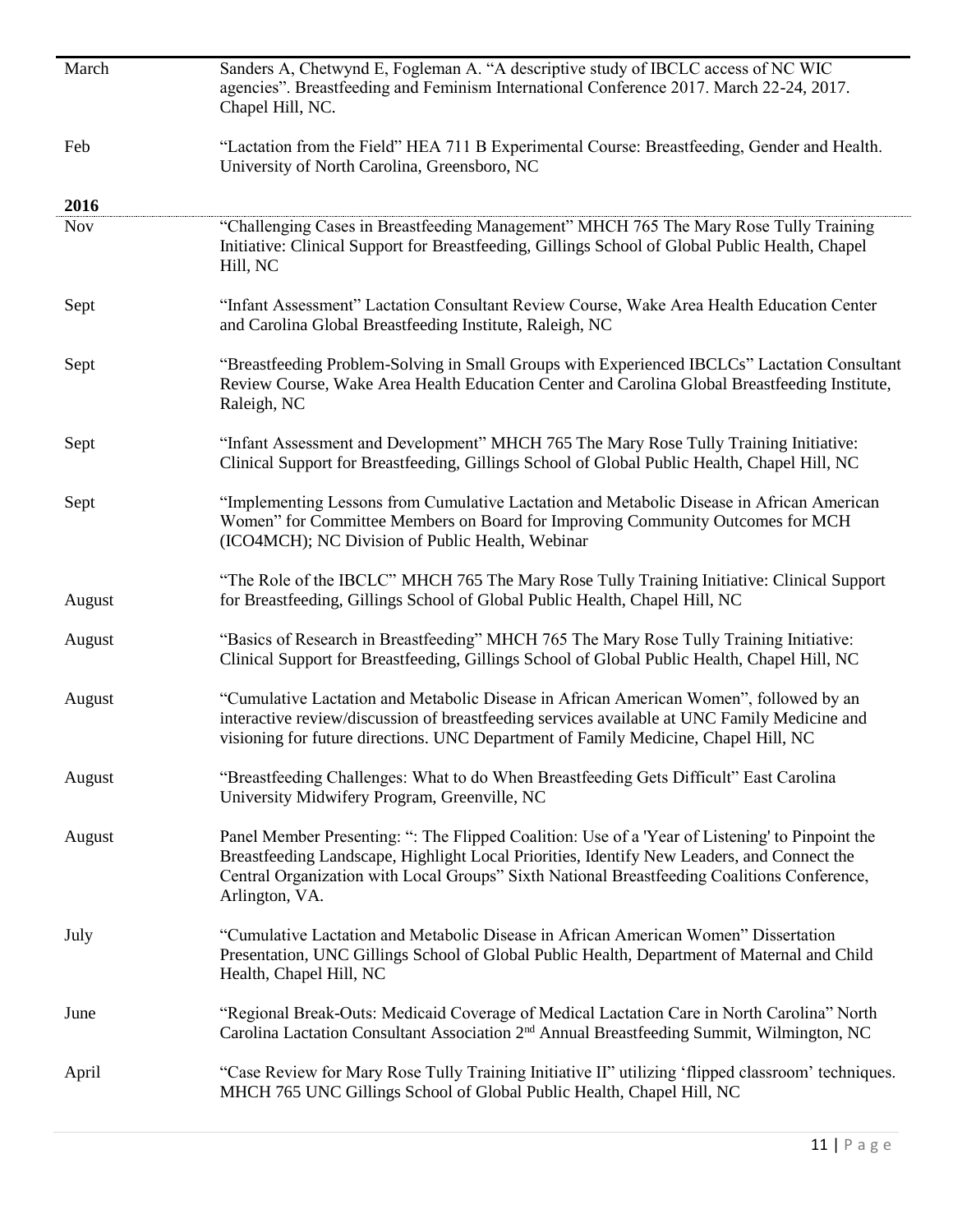| March      | Moderator for: "Storytelling: The Challenging Second Night-A Dialogue from Two Perspectives"<br>11 <sup>th</sup> Breastfeeding and Feminism International Conference, Chapel Hill, NC.                                                                  |
|------------|---------------------------------------------------------------------------------------------------------------------------------------------------------------------------------------------------------------------------------------------------------|
| March      | "The Exclusion of Women from the Definition of Exclusive Breastfeeding: Advancing the<br>Mother's Perspective" 11 <sup>th</sup> Breastfeeding and Feminism International Conference, Chapel Hill,<br>NC.                                                |
| 2015       |                                                                                                                                                                                                                                                         |
| <b>Nov</b> | "Challenging Cases in Breastfeeding Management" MHCH 765 The Mary Rose Tully Training<br>Initiative: Clinical Support for Breastfeeding, Gillings School of Global Public Health, Chapel<br>Hill, NC                                                    |
| Oct        | "The Impact of the Affordable Care Act on Breastfeeding Success" Art of Breastfeeding<br>Conference, Chapel Hill, NC                                                                                                                                    |
| Oct        | "Infant Assessment and Development" MHCH 765 The Mary Rose Tully Training Initiative:<br>Clinical Support for Breastfeeding, Gillings School of Global Public Health, Chapel Hill, NC                                                                   |
| Aug        | "The Role of the IBCLC" MHCH 765 The Mary Rose Tully Training Initiative: Clinical Support<br>for Breastfeeding, Gillings School of Global Public Health, Chapel Hill, NC                                                                               |
| Aug        | "Breastfeeding Challenges: What to do When Breastfeeding Gets Difficult" East Carolina<br>University Midwifery Program, Greenville, NC                                                                                                                  |
| June       | "Infant Physiology for the IBCLC: The Jaw Bone's Connected to the Neck Bone" First Annual<br>North Carolina Lactation Consultant Association Summit, Wilmington, NC.                                                                                    |
| March      | "The Changing Definition of Family: Issues in Lactation Consulting Related to Same Sex<br>Adoption" 10 <sup>th</sup> Breastfeeding and Feminism International Conference, Chapel Hill, NC.                                                              |
| 2014       |                                                                                                                                                                                                                                                         |
| <b>Nov</b> | "Challenging Cases in Breastfeeding Management" MHCH 765 The Mary Rose Tully Training<br>Initiative: Clinical Support for Breastfeeding, Gillings School of Global Public Health, Chapel<br>Hill, NC                                                    |
| Aug        | "The Role of the IBCLC" MHCH 765 The Mary Rose Tully Training Initiative: Clinical Support<br>for Breastfeeding, Gillings School of Global Public Health, Chapel Hill, NC                                                                               |
| Aug        | "Breastfeeding Challenges: What to do When Breastfeeding Gets Difficult" East Carolina<br>University Midwifery Program, Greenville, NC                                                                                                                  |
| July       | "Breastfeeding Challenges: Breastfeeding Support for Family Physicians" UNC Department of<br>Family Medicine, Chapel Hill, NC                                                                                                                           |
| July       | <b>Grand Rounds: "Breastfeeding Beyond Early Post-Partum" UNC Department of Family</b><br>Medicine, Chapel Hill, NC                                                                                                                                     |
| April      | "Case Review for Mary Rose Tully Training Initiative II" utilizing 'flipped classroom' techniques.<br>MHCH 765 The Mary Rose Tully Training Initiative: Clinical Support for Breastfeeding, Gillings<br>School of Global Public Health, Chapel Hill, NC |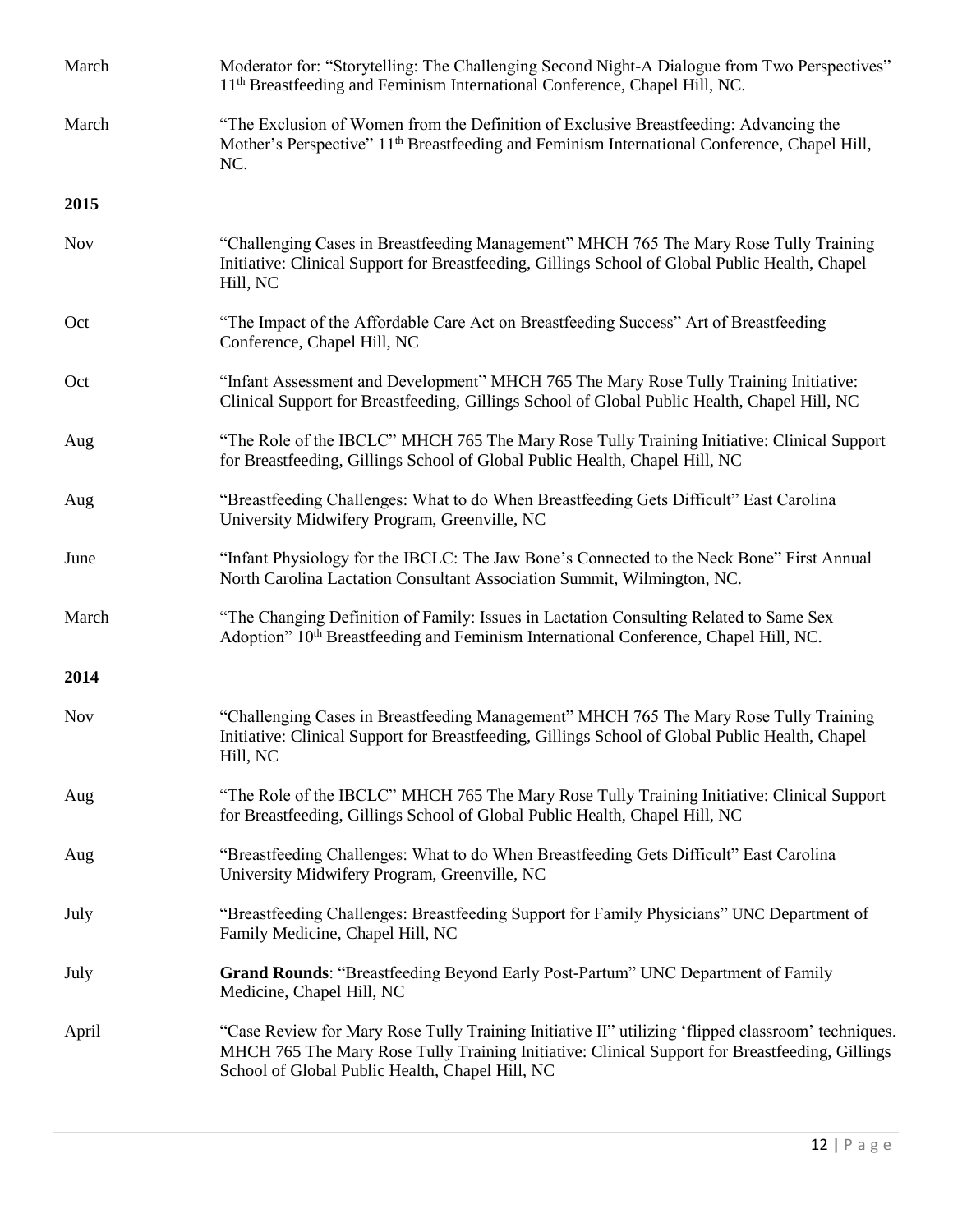| March      | "The Provision of Breastfeeding Support: Researching and Differentiating the IBCLC"<br>Breastfeeding and Feminism, Chapel Hill, NC                                                                   |
|------------|------------------------------------------------------------------------------------------------------------------------------------------------------------------------------------------------------|
| March      | "ACA and Lactation Support: Implementation, Impact, Next Steps" A National Webinar with Key<br>Stakeholders on the Implementation of Lactation Policy.                                               |
| Feb        | "Evidence-Based Practices for Breastfeeding Challenges" 6th Annual Excellence in Maternity<br>Care Conference, Chapel Hill, NC                                                                       |
| 2013       |                                                                                                                                                                                                      |
| Dec        | "Infant Physiology as a Limiting Factor in Breastfeeding Success", UNC Hospitals, Department of<br>Lactation Services, Chapel Hill, NC                                                               |
| <b>Nov</b> | "Challenging Cases in Breastfeeding Management" MHCH 765 The Mary Rose Tully Training<br>Initiative: Clinical Support for Breastfeeding, Gillings School of Global Public Health, Chapel<br>Hill, NC |
| Sept       | "Management of Breastfeeding Challenges" UNC Department of Family Medicine, Chapel Hill,<br>NC                                                                                                       |
| Aug        | "The Role of the IBCLC" MHCH 765 The Mary Rose Tully Training Initiative: Clinical Support<br>for Breastfeeding, Gillings School of Global Public Health, Chapel Hill, NC                            |
| Aug        | "Breastfeeding Challenges: What to do When Breastfeeding Gets Difficult" East Carolina<br>University Midwifery Program, Greenville, NC                                                               |
| July       | "Pain in Breastfeeding: Challenging Common Assumptions." DONA International (Doulas of<br>North America) 19th Annual DONA International Conference, online                                           |
| April      | "Breastfeeding Case Studies" MHCH 765 The Mary Rose Tully Training Initiative: Clinical<br>Support for Breastfeeding, Gillings School of Global Public Health, Chapel Hill, NC                       |
| April      | "Breastfeeding and Nutrition" NUTR 640, UNC School of Public Health, Chapel Hill, NC                                                                                                                 |
| April      | "Pain in Breastfeeding: Challenging Common Assumptions." South East Area Health Education<br>Center, Wilmington, NC                                                                                  |
| April      | "Pain in Breastfeeding: Challenging Common Assumptions." South East Area Health Education<br>Center, Fayetteville, NC                                                                                |
| Jan        | "Promoting, Protecting, and Supporting Breastfeeding for Public Health Nurses" Children and<br>Youth Branch, North Carolina Division of Public Health, Webinar to be archived                        |
| 2012       |                                                                                                                                                                                                      |
| <b>Nov</b> | "Promoting, Protecting and Supporting Breastfeeding in North Carolina" Perinatal Health<br>Committee, North Carolina Child Fatality Task Force, Raleigh, NC                                          |
| Oct        | "Why Licensure" Art of Breastfeeding Conference, Chapel Hill, NC                                                                                                                                     |
| Oct        | "Infant Assessment and Development" MHCH 765 The Mary Rose Tully Training Initiative:<br>Clinical Support for Breastfeeding, Gillings School of Global Public Health, Chapel Hill, NC                |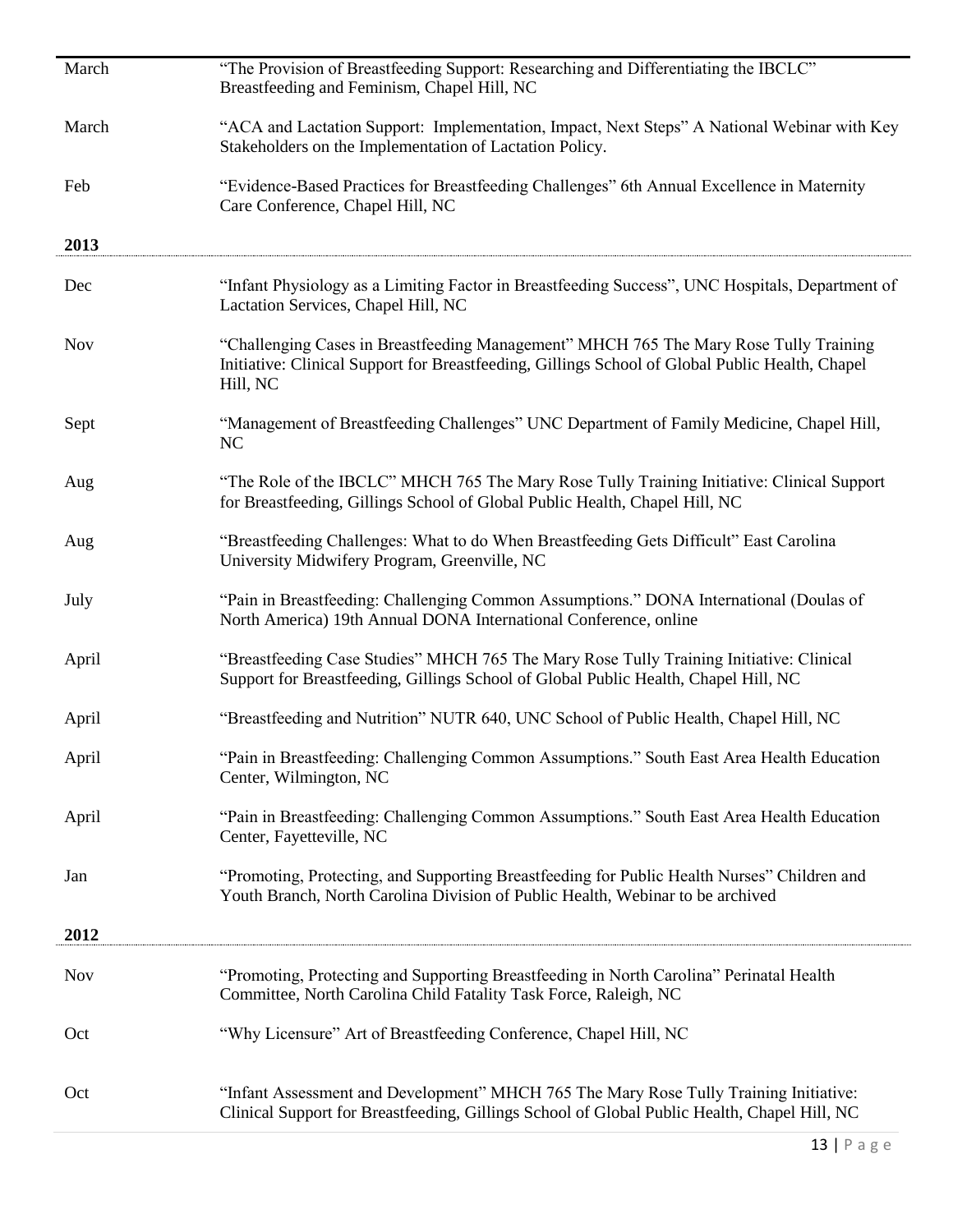| Aug   | "United States Lactation Consultant Association: Pursuing the Surgeon General's Call to Action to<br>Support Breastfeeding". United States Breastfeeding Committee's Fourth National Conference of<br>Breastfeeding Coalitions, Washington, DC.       |
|-------|-------------------------------------------------------------------------------------------------------------------------------------------------------------------------------------------------------------------------------------------------------|
| Aug   | "Breastfeeding Challenges: What to do When Breastfeeding Gets Difficult" East Carolina<br>University Midwifery Program, Greenville, NC                                                                                                                |
| Aug   | "The Role of the IBCLC" MHCH 765 The Mary Rose Tully Training Initiative: Clinical Support<br>for Breastfeeding, Gillings School of Global Public Health, Chapel Hill, NC                                                                             |
| May   | "The Role of the IBCLC: Why Licensure" North Carolina Board of Dietetics and Nutrition,<br>Raleigh, NC                                                                                                                                                |
| May   | "Breastfeeding Update" Women's Birth and Wellness Center, Chapel Hill, NC                                                                                                                                                                             |
| March | "Breastfeeding and Nutrition" MHCH 765 The Mary Rose Tully Training Initiative: Clinical<br>Support for Breastfeeding, Gillings School of Global Public Health, Chapel Hill, NC                                                                       |
| March | "Recognition of IBCLC Credentials by the Insurance Industry" Breastfeeding and Feminism,<br>Greensboro, NC                                                                                                                                            |
| Feb   | Invited Participant: "Postpartum Breast Remodeling, Lactation and Breast Cancer Risk" Towards<br>Improved Risk Assessment and Prevention" Symposium at the National Cancer Institute, National<br>Institute of Health. Rockville, MD                  |
|       |                                                                                                                                                                                                                                                       |
| 2011  |                                                                                                                                                                                                                                                       |
| Oct   | "Breastfeeding 101" Art of Breastfeeding, Chapel Hill, NC                                                                                                                                                                                             |
| Aug   | "Breastfeeding Challenges: What to do When Breastfeeding Gets Difficult" East Carolina<br>University Midwifery Program, Greenville, NC                                                                                                                |
| Aug   | "The Role of the IBCLC" MHCH 765 The Mary Rose Tully Training Initiative: Clinical Support<br>for Breastfeeding, Gillings School of Global Public Health, Chapel Hill, NC                                                                             |
| July  | "Recognition of International Board Certified Lactation Consultants by Health Insurance Providers<br>in the United States" International Lactation Consultant Association Conference, Reimbursement<br>and Licensure Committee Meeting, San Diego, CA |
| April | "Abstract for Master's Paper" UNC School of Public Health, Chapel Hill, NC                                                                                                                                                                            |
| April | "Breastfeeding and Nutrition" NUTR 640, UNC School of Public Health, Chapel Hill, NC                                                                                                                                                                  |
| March | "What is Normal Nursing" Poster Presentation at Breastfeeding and Feminism, Chapel Hill, NC                                                                                                                                                           |
| Jan   | "Clinical Breastfeeding Support and Public Health" MHCH 605, UNC School of Public Health,<br>Chapel Hill, NC                                                                                                                                          |